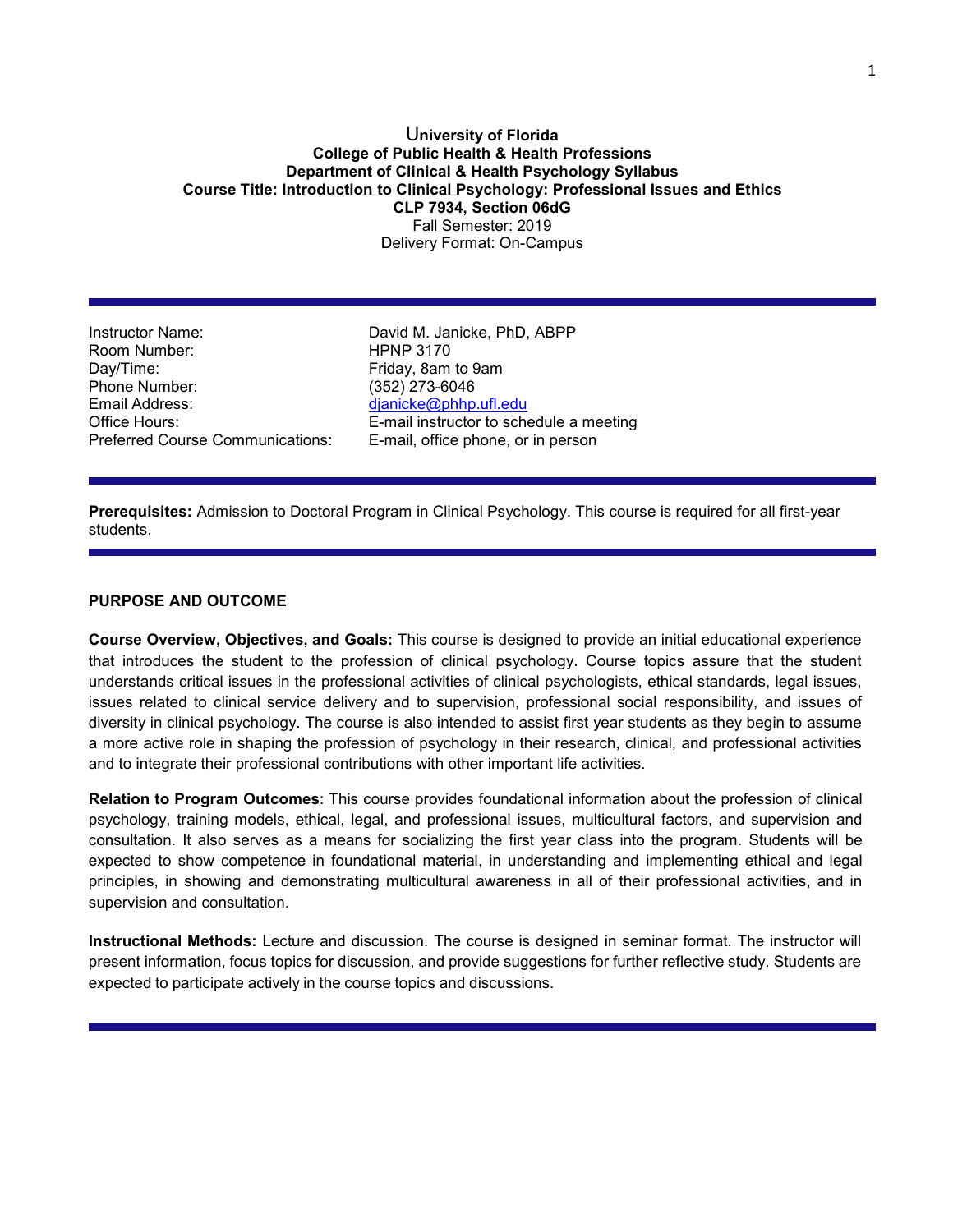### **DESCRIPTION OF COURSE CONTENT**

## **Topical Outline/Course Schedule**

#### **August 23: Careers in Clinical Psychology.**

This initial class session is spent discussing various career options and outcomes of training in clinical psychology, including a discussion of critical experiences and characteristics of students that led to their choice of career.

McDaniel, S. H. & deGruy, F. V. (2014). An Introduction to Primary Care and Psychology. American Psychologist, 69, 325-331.

Norcross, J. C., & Karpiak, C. P. (2012). Clinical psychologists in the 2010s: 50 years of the APA Division of Clinical Psychology. *Clinical Psychology: Science and Practice*, 19, 1-12.

Robinson, G.F.W.B., Schwartz, L.S., DiMeglio, LA., Ahluwalia, J.S., & Gabrilove, J.L. (2016). Understanding career success and its contributing factors for clinical and translational investigators. *Academic Medicine, 91,*  570-582.

Rozensky, R. H. (2014). Employment trends for early career psychologists: Implications for education and training programs in professional psychology and for those who wish to become successful early career psychologists. In Johnson, W. B. & Kaslow, N. J. Eds. The Oxford Handbook of Educationand Training in Professional Psychology, (pp. 548-565), New York: Oxford University Press.

#### **August 30: On Becoming a Clinical Psychologist: Professionalism**

This session will focus on what aspiring to be a "professional" in the area of clinical psychology involves. We will discuss the defining characteristics of "professionalism", characteristics of professionals who have been socialized into the science and profession of clinical psychology, the common milestones on the paths to the development of diverse careers, and the importance of self-care.

Elman, N.S., Illfelder-Kaye, J., Robiner, W.N. (2005). Professional development: Training for professionalism as a foundation for competent practice in psychology. *Professional Psychology: Research and Practice, 36,*  367-375.

Grus, C. L., & Kaslow, N. J. (2014). Professionalism: professional attitudes and values in psychology. In Johnson, W. B. & Kaslow, N. J. Eds. *The Oxford Handbook of Education and Training in Professional Psychology*, (pp. 491-509), New York: Oxford University Press.

Lesser, C.S., Lucey, C.R., Egener, B., Braddock, C.H., Linas, S.L. & Levinson, W. (2010). A behavioral and systems view of professionalism. *Journal of the American Medical Association, 304,* 2732-2737.

Tromp, F., Vernooij-Dassen, M., Kramer, A., Grol, R., & Bottema, B. (2010). Behavioural elements of professionalism: Assessment of a fundamental concept in medical care. *Medical Teacher, 32,* e161- e169.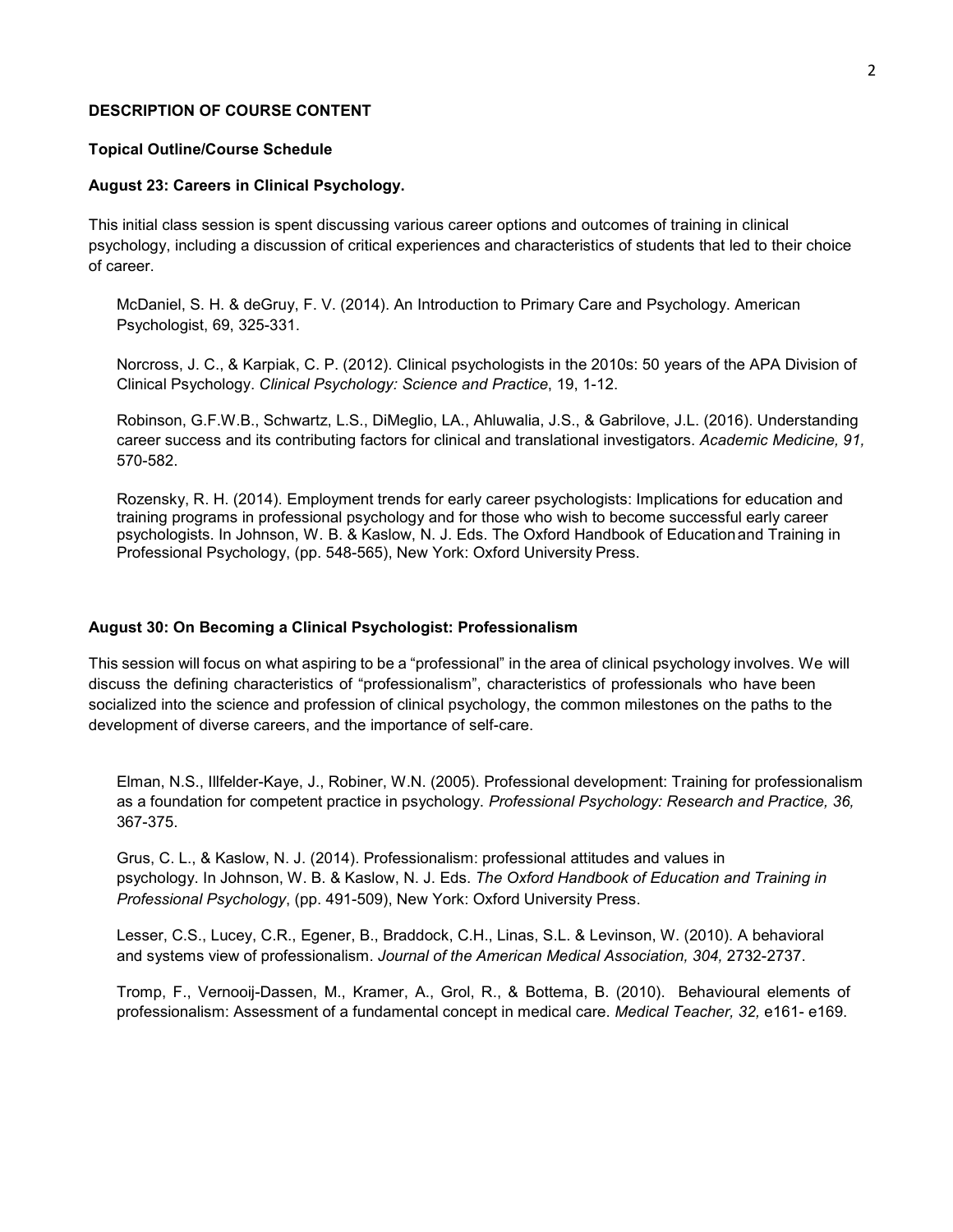## **September 6: Training Models in Clinical Psychology**

This session familiarizes students with the various conceptual and practical models that programs use to train clinical psychologists in the 21st century. How do educators conceptualize and measure the goals and outcomes of clinical training?

Belar, C (2016). Interprofessional Education and Training. *In:* APA handbook of clinical **psychology**: Education and profession., Vol. 5. Norcross, John C. (Ed); VandenBos, Gary R. (Ed); Freedheim, Donald K. (Ed); Campbell, Linda F. (Ed); Publisher: American Psychological Association; 2016, pp. 153-160.

Bell, D. J. & Hausman, E. M. (2014). Training models in professional psychology doctoral programs. In Johnson, W. B. & Kaslow, N. J. Eds. *The Oxford Handbook of Education and Training in Professional Psychology*, (pp. 33-51), New York: Oxford University Press.

Fraser, S. W. & Greenhalgh, T (2001). Coping with complexity: educating for capability. *British Medical Journal, 323,* 799-802

Hatcher, R. L., Fouad, N. A., Campbell, L. F., McCutcheon, S. R., Grus, C. L., & Leahy, K. L. (2013). Competency-based education for professional Psychology: Moving From Concept to Practice. *Training and Education in Professional Psychology*, 7, 225-234.

Janicke, DM, Fritz, A, & Rozensky, R (2015). Healthcare Reform & Preparing the Future Clinical Child & Adolescent Psychology Workforce. *Journal of Clinical Child & Adolescent Psychology.* 

Spring, B. (2007). Evidence-based practice in clinical psychology: What it is, why it matters, and what you need to know. *Journal of Clinical Psychology, 63,* 611-631.

### **September 13: Ethical Principles I**

This session, and the one that follows, addresses the APA code of conduct and ethics that must guide all activity within professional psychology. Students will develop both knowledge of the ethical code and an appreciation of how to apply it to case scenarios.

American Psychological Association (2002). Ethical Principles of Psychologists and Code of Conduct. *American Psychologist*, 57, 1060-1073. (With 2010 and 2016 Amendments)

Koocher, G. P., & Keith-Spiegel, P. (2008). On being ethical. Ethics in Psychology and the Mental Health Professions. New York: Oxford University Press, pp. 3-19.

## **September 20: Ethical Principles II**

Consideration of ethics vignettes and continued discussion of ethical principles in clinical practice, research and teaching. Impress your classmates with your solutions to ethical dilemmas.

#### **September 27: Legal Issues I**

Psychological practice takes place within a legal environment, and it is often the case that ethical, professional and legal issues conflict. These issues, and the ways that psychologists address them, are discussed in this and the next session.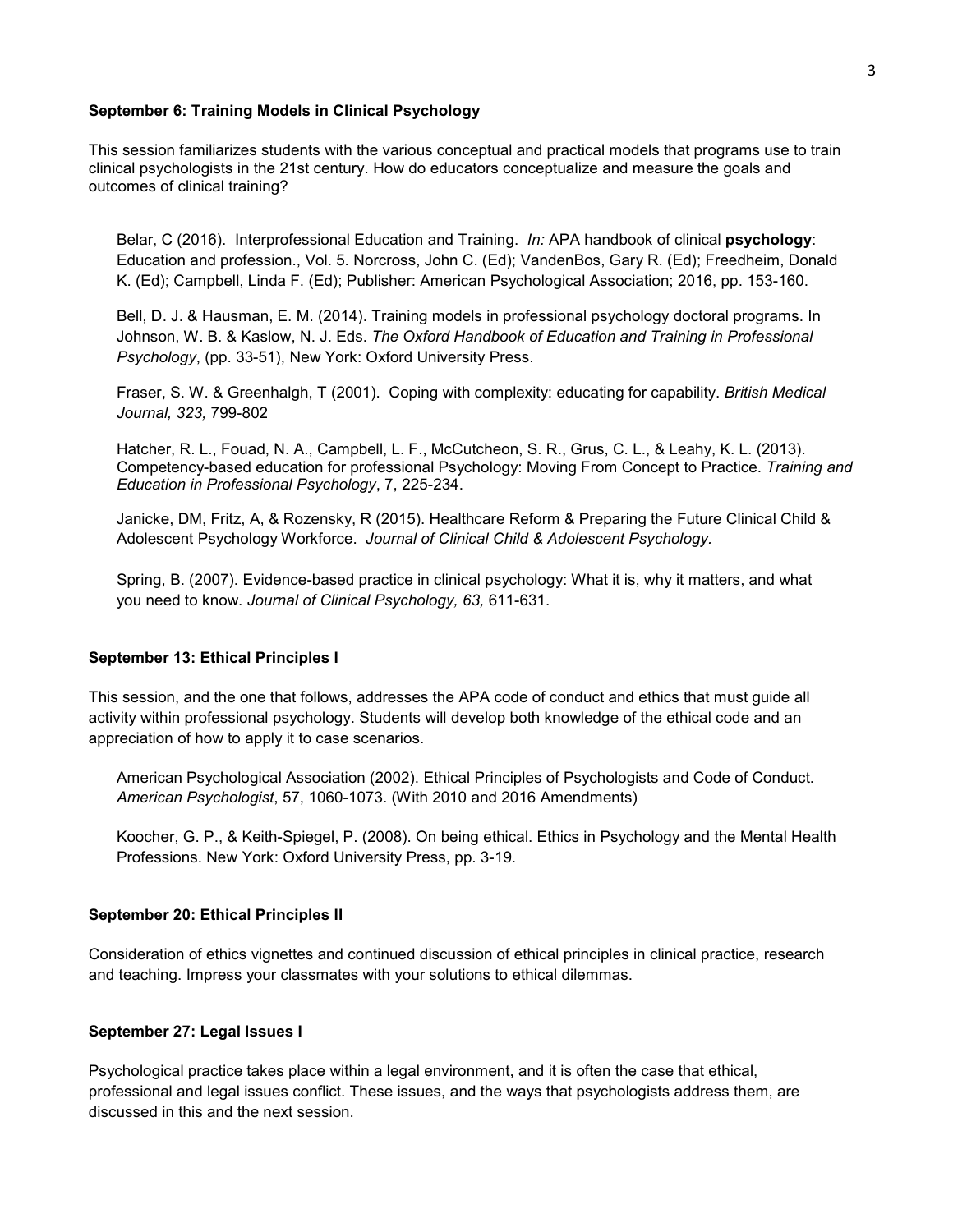## **October 11: Legal Issues II: Case vignettes, discussion on appropriate action**

## **Paper 1 is due in class today! \*\*Discuss ethical dilemmas from papers in class**

## **October 18: Cultural Competence & Cultural Humility**

The workforce in clinical psychology is not nearly as diverse as the clients we serve. For this reason, psychologists need training and experience in issues that relate to the provision of psychological services to patients from diverse cultures and backgrounds. This knowledge and expertise is built upon didactic knowledge, experience, and personal exploration. The two sessions devoted to this topic lay the groundwork for the development of multicultural competency, with the knowledge that attainment of such competencies is an ongoing process that continues through a process of lifelong learning on the part of the every professional psychologist.

Comas-Diaz, L., & Brown, L.S. (2016). Multicultural theories. In J.C. Norcross, G.R. VandenBos, D.K. Freedheim, & B.O. Olatunji (Eds.), *APA Handbook of Clinical Psychology: Theory and Research*, pp. 241-272. Washington DC: American Psychological Association.

American Psychological Association. 2017. Multicultural Guidelines: An Ecological Approach to Context, Identity, and Intersectionality. Retrieved from: [http://www.apa.org/about/policy/multicultural-guidelines.pdf.](http://www.apa.org/about/policy/multicultural-guidelines.pdf)

Green, D., Callands, T.A., Radcliffe, A.M., Luebbe, A.M. & Klonoff, E.A. (2009). Clinical psychology students' perceptions of diversity training: A study of exposure and satisfaction. *Journal of Clinical Psychology, 65,*  1056-1070.

Hansen, N.D., Pepitone-Arreola-Rockwell, F., & Greene, A. (2000). Multicultural competence: Criteria and case examples. *Professional Psychology: Research and Practice*, 31, 652-660.

#### **October 25: Cultural Intersectionality**

Ancis, J. R. & Ladany, N. (2010). A multicultural framework for counselor supervision. In N. Ladany & L. J. Bradley (Eds.), *Counselor Supervision* (pp. 53-95). New York: Routledge.

Jones, J. M., Sander, J. B. & Booker, K. W. (2013). Multicultural competency building: Practical solutions for training and evaluating student progress. *Training and Education in Professional Psychology*, 7, 12-22.

Suieras, P., Romano-Betech, V., Vergil-Sagado, A., de Hoyos, A., Quntana-Vargas, S, Ruddick, W., Castro-Santana, A., Islas-Andrade, S., Atamirano-Bustamante, N.F., Altamirano-Bustamante, M.M. (2017). Today's medical staff and the other: Challenges and evolving solutions for enhanced humanization and quality of care. *Plos One,* https://doi.org/10.1371/journal.pone.0181514 July 31, 2017.

Vidaeff, A.C., Kerrigan, A.J., & Monga, M. (2015). Cross-cultural barriers to health care. *Southern Medical Journal, 108, 1-4.*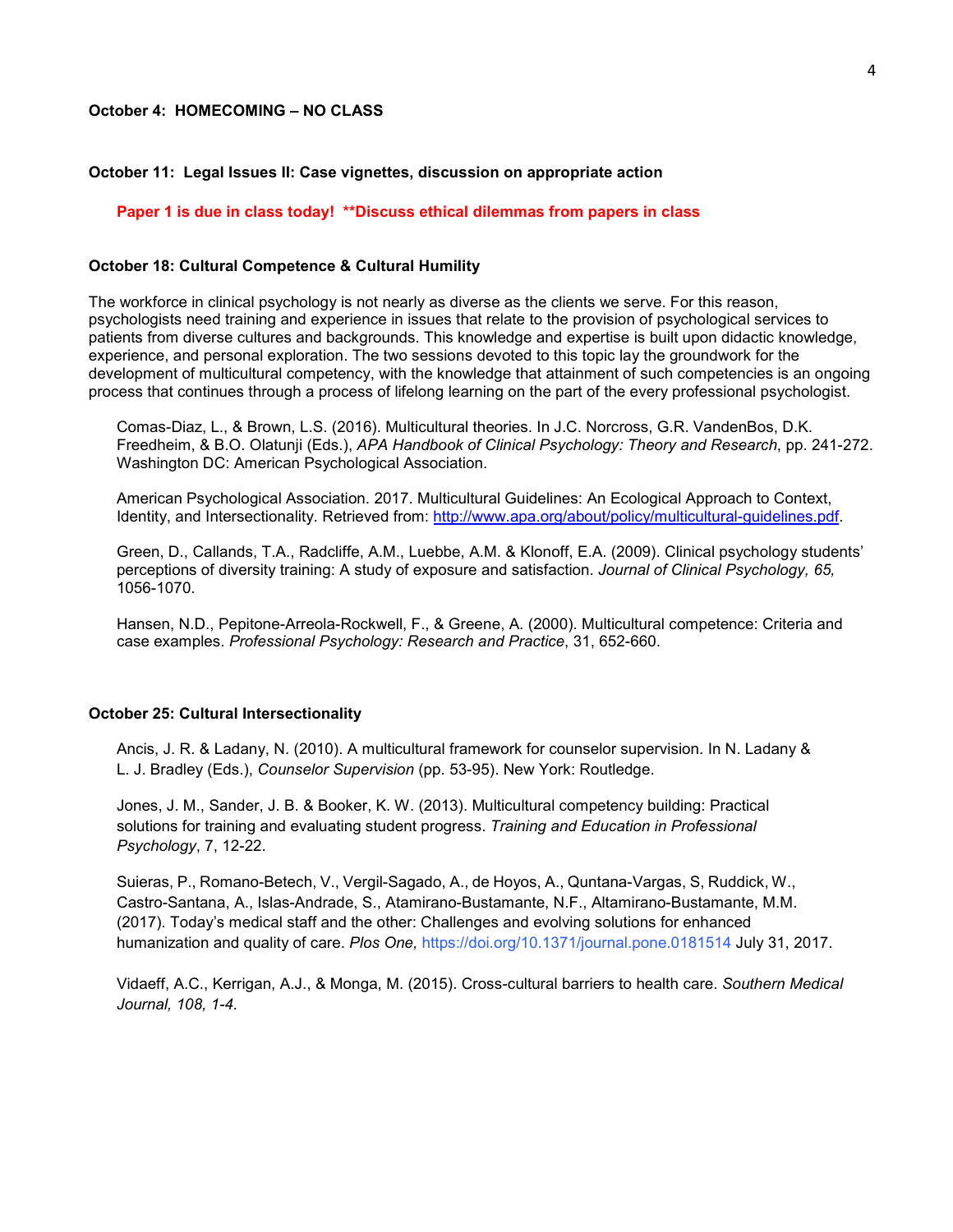# **November 8: Supervision and Consultation**

The development of skills, competencies, and capabilities by students in training in clinical psychology programs depends on the program's ability to provide them with access to competence and thoughtful supervision of research, clinical, and professional development activities. This section of the course reviews extant models and concepts of supervision and it intended to provide the student with tools to be a competence consumer of supervision at all levels of the program.

# **November 15: Controversies in Clinical Psychology Discussion #1**

# **November 22: Controversies in Clinical Psychology Discussion #2**

# **November 29: HOLIDAY THANKSGIVING - - NO CLASS**

# Paper 2 is due in Monday, December 2<sup>nd</sup>!!

**Course Materials and Technology:** Course materials consist of a series of readings, created in .pdf format. These will be located on the Canvas course site, as will a copy of this syllabus.

For technical support for this class, please contact the UF Help Desk at:

- Learning-support@ufl.edu
- $\bullet$  (352) 392-HELP select option 2
- https://elearning.ufl.edul

# **ACADEMIC REQUIREMENTS AND GRADING**

**Assignments:** During the course, two short papers are required that will assess the student's analysis of specific issues. The course grade is determined by an average of the two reaction papers (each graded on a 10-point scale). Due dates are detailed below. Papers are limited to five, double-spaced pages (12-point font), plus references, written in APA format and should reflect high professional standards of presentation. Borderline grades will be determined by class participation.

**Paper 1:** Present and discuss an ethical dilemma you have experienced/observed in your psychological activities, and how it was resolved OR, discuss limitations and potential problems you see with one or more aspects of the APA ethics code. **Due October 4th in class**.

**Paper 2**: If you were a program director charged with designing a curriculum in diversity education, what didactic, clinical, and research experiences would you employ to insure that your graduates both appreciated and understood diversity issues as they related to clinical practice and/or public policy? **Due Monday, December 2nd**.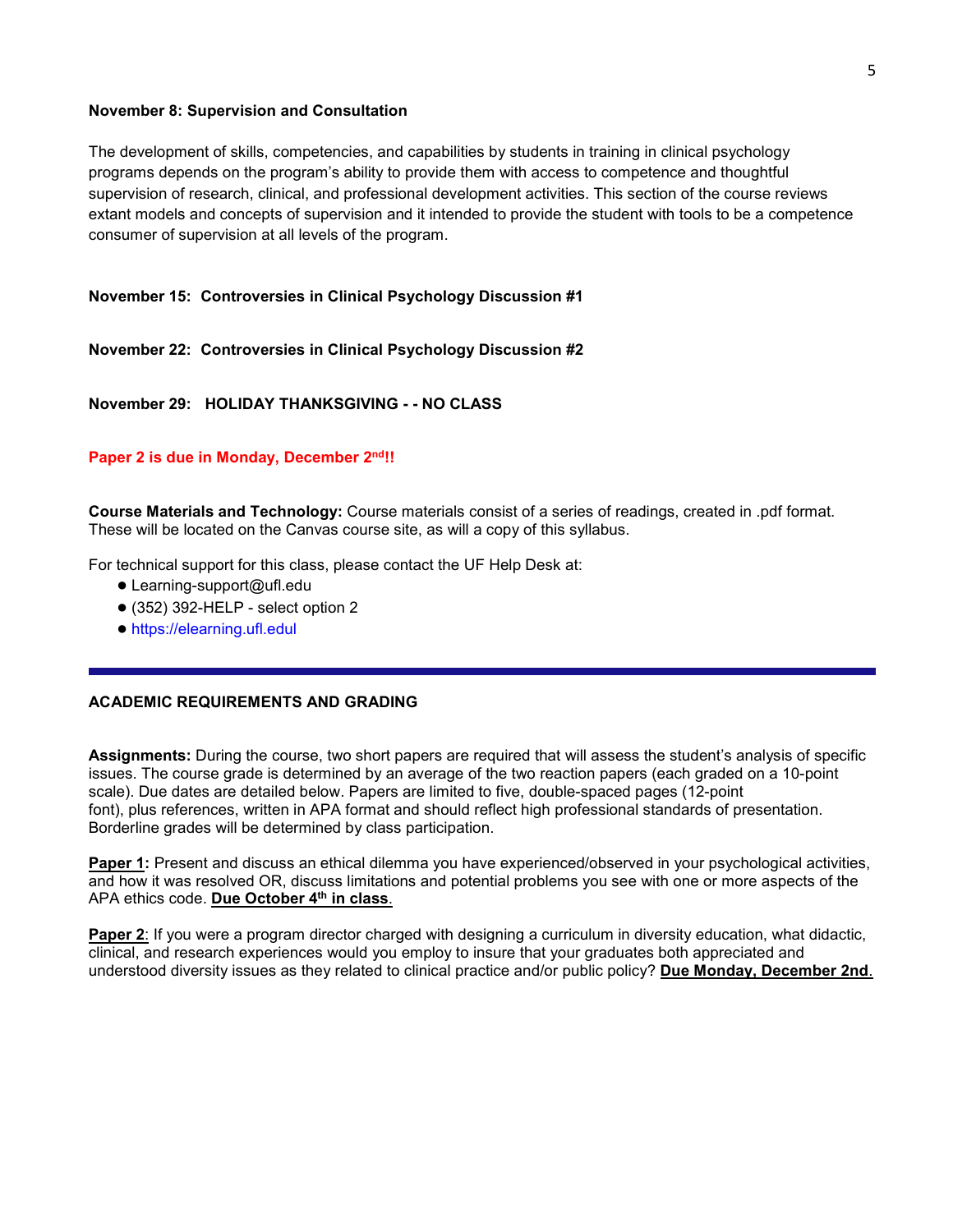| Grading                    | Due date         |    |
|----------------------------|------------------|----|
| Requirement<br>Paper 1     | October 4, 2019  | 45 |
| Paper 2<br>Attendance &    | December 2, 2019 | 45 |
| <b>Class Participation</b> | N/A              | 10 |

10

45

Point system used.

| <b>Points</b><br>earned | $93 -$<br>100 | 90-<br>92 | $87 -$<br>89 | 83-<br>86 | 80-<br>82 | 77<br>79         | 73-<br>76 | $70 -$<br>72<br>◢ | $67 -$<br>69 | 63-<br>66 | 60-<br>62 | <b>Below</b><br>60 |
|-------------------------|---------------|-----------|--------------|-----------|-----------|------------------|-----------|-------------------|--------------|-----------|-----------|--------------------|
| Letter<br>Grade         | A             |           | B+           | D<br>D    | D<br>D٠   | $\sim$<br>$\sim$ | ັ         | $\sim$<br>UT.     | ◡            | D         | −<br>-ש   | -                  |

| Letter<br>Grade        | Δ<br><u>r</u>                       | А-   | B+   | D<br>D | B-   | $C+$ | ◠<br>v | $\sim$<br>ს- | D+   | D                 | D-   | Е   | <b>WF</b> |     | <b>NG</b> | s-  |
|------------------------|-------------------------------------|------|------|--------|------|------|--------|--------------|------|-------------------|------|-----|-----------|-----|-----------|-----|
| Grade<br><b>Points</b> | $\sqrt{ }$<br>$\overline{a}$<br>t.U | 3.67 | 3.33 | 3.0    | 2.67 | 2.33 | 2.0    | .67          | 1.33 | $\cdot$ . $\cdot$ | 0.67 | v.v | 0.0       | 0.0 | 0.0       | 0.0 |

For greater detail on the meaning of letter grades and university policies related to them, see the Registrar's Grade Policy regulations at:

<http://catalog.ufl.edu/ugrad/current/regulations/info/grades.aspx>

**Exam Policy:** There are no examinations in this course.

**Policy Related to Make up Exams or Other Work:** Any student who anticipates missing a due date should make prior arrangements with Dr. Bauer or provide documentation explaining the situation that led to missing the deadline. For example, acute illness should be documented by a doctor's note.

# **Policy Related to Required Class Attendance**

Attendance and participation are expected. Students who must miss a class meeting should inform Dr. Bauer beforehand, if at all possible. All faculty are bound by the UF policy for excused absences. For information regarding the UF Attendance Policy see the Registrar website for additional details: <https://catalog.ufl.edu/ugrad/current/regulations/info/attendance.aspx>

# **STUDENT EXPECTATIONS, ROLES, AND OPPORTUNITIES FOR INPUT**

**Expectations Regarding Course Behavior:** You are expected to attend, participate and contribute to the discussion, show respect for others' opinions, and to untether yourself from your phone and interwebs.

**Communication Guidelines:** Students are encouraged to anticipate problems and to discuss them with Dr. Janicke in a timely fashion. Professional communication is expected.

#### **Academic Integrity**

Students are expected to act in accordance with the University of Florida policy on academic integrity. As a student at the University of Florida, you have committed yourself to uphold the Honor Code, which includes the following pledge:

"**We, the members of the University of Florida community, pledge to hold ourselves and our peers to the highest standards of honesty and integrity**."

# **Points or % of final grade (% must sum to 100%)**